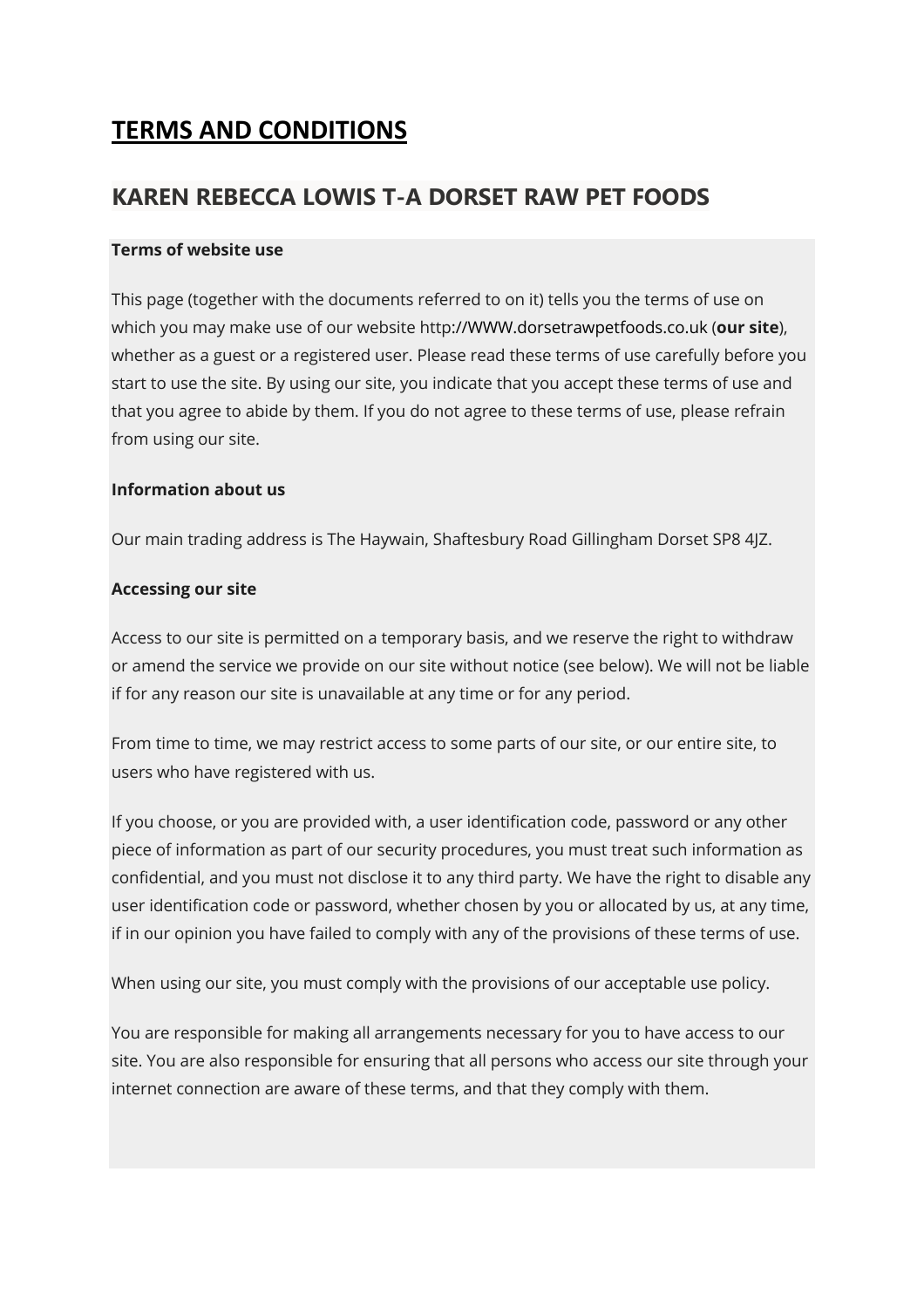## **Intellectual property rights**

We are the owner or the licensee of all intellectual property rights in our site, and in the material published on it. Those works are protected by copyright laws and treaties around the world. All such rights are reserved.

You may print off one copy, and may download extracts, of any page(s) from our site for your personal reference and you may draw the attention of others within your organization to material posted on our site.

You must not modify the paper or digital copies of any materials you have printed off or downloaded in any way, and you must not use any illustrations, photographs, video or audio sequences or any graphics separately from any accompanying text.

Our status (and that of any identified contributors) as the authors of material on our site must always be acknowledged.

You must not use any part of the materials on our site for commercial purposes without obtaining a license to do so from us or our licensors.

If you print off, copy or download any part of our site in breach of these terms of use, your right to use our site will cease immediately and you must, at our option, return or destroy any copies of the materials you have made.

# **Reliance on information posted**

Commentary and other materials posted on our site are not intended to amount to advice on which reliance should be placed. We therefore disclaim all liability and responsibility arising from any reliance placed on such materials by any visitor to our site, or by anyone who may be informed of any of its contents.

## **Our site changes regularly**

We aim to update our site regularly and may change the content at any time. If the need arises, we may suspend access to our site, or close it indefinitely. Any of the material on our site may be out of date at any given time, and we are under no obligation to update such material.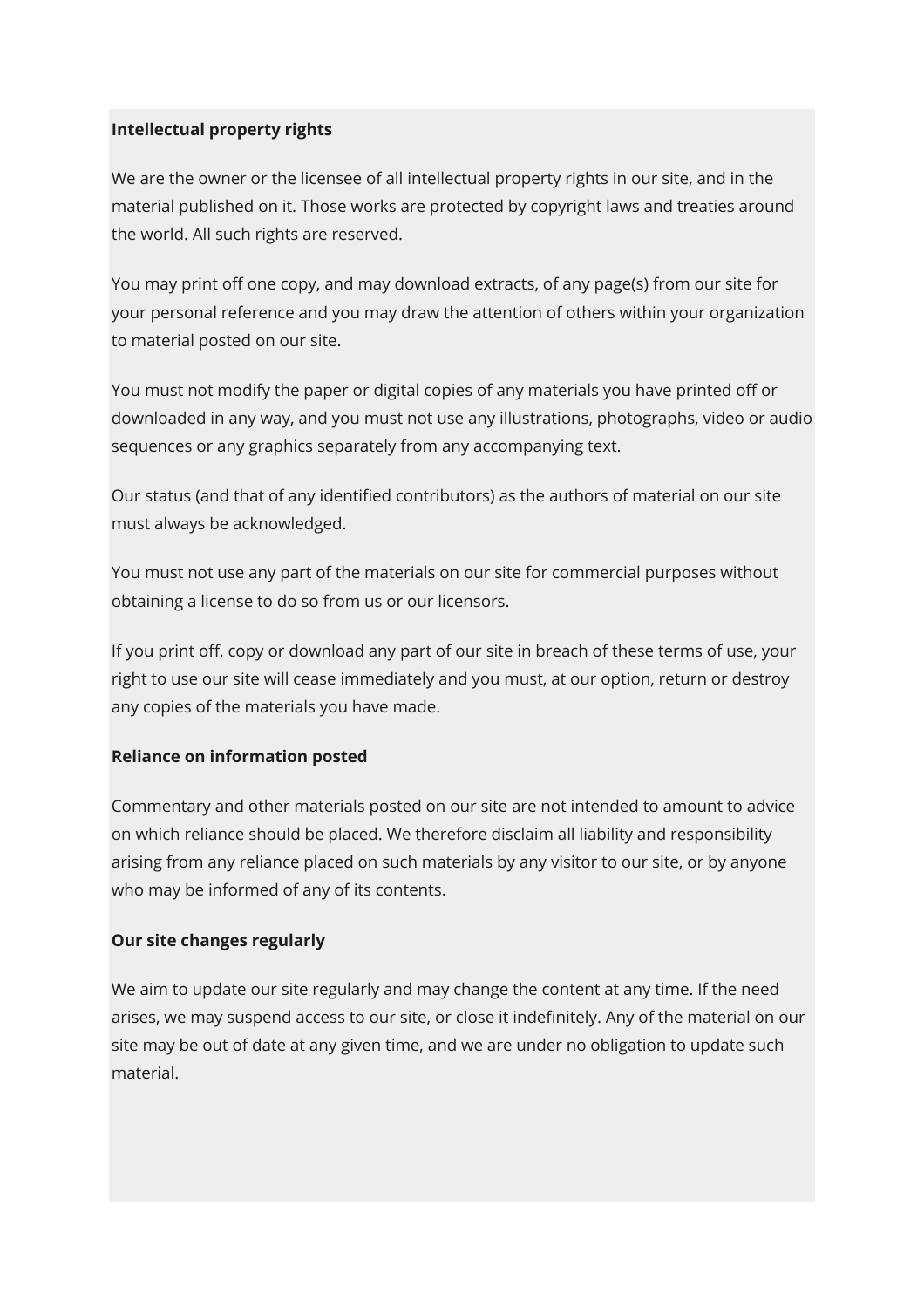# **Our liability**

The material displayed on our site is provided without any guarantees, conditions or warranties as to its accuracy. To the extent permitted by law, we, other members of our group of companies and third parties connected to us hereby expressly exclude:

- All conditions, warranties and other terms which might otherwise be implied by statute, common law or the law of equity.
- Any liability for any direct, indirect or consequential loss or damage incurred by any user in connection with our site or in connection with the use, inability to use, or results of the use of our site, any websites linked to it and any materials posted on it, including, without limitation any liability for:
- loss of income or revenue;
- loss of business;
- loss of profits or contracts;
- **loss of anticipated savings;**
- loss of data;
- loss of goodwill;
- wasted management or office time; and for any other loss or damage of any kind, however arising and whether caused by tort (including negligence), breach of contract or otherwise, even if foreseeable, provided that this condition shall not prevent claims for loss of or damage to your tangible property or any other claims for direct financial loss that are not excluded by any of the categories set out above.

This does not affect our liability for death or personal injury arising from our negligence, nor our liability for fraudulent misrepresentation or misrepresentation as to a fundamental matter, nor any other liability which cannot be excluded or limited under applicable law.

## **Information about you and your visits to our site**

We process information about you in accordance with our privacy policy. By using our site, you consent to such processing and you warrant that all data provided by you is accurate.

### **Transactions concluded through our site**

Contracts for the supply of [goods **OR** services **OR** information] formed through our site or as a result of visits made by you are governed by our terms and conditions of supply.

## **Uploading material to our site**

Whenever you make use of a feature that allows you to upload material to our site, or to make contact with other users of our site, you must comply with the content standards set out in our acceptable use policy. You warrant that any such contribution does comply with those standards, and you indemnify us for any breach of that warranty.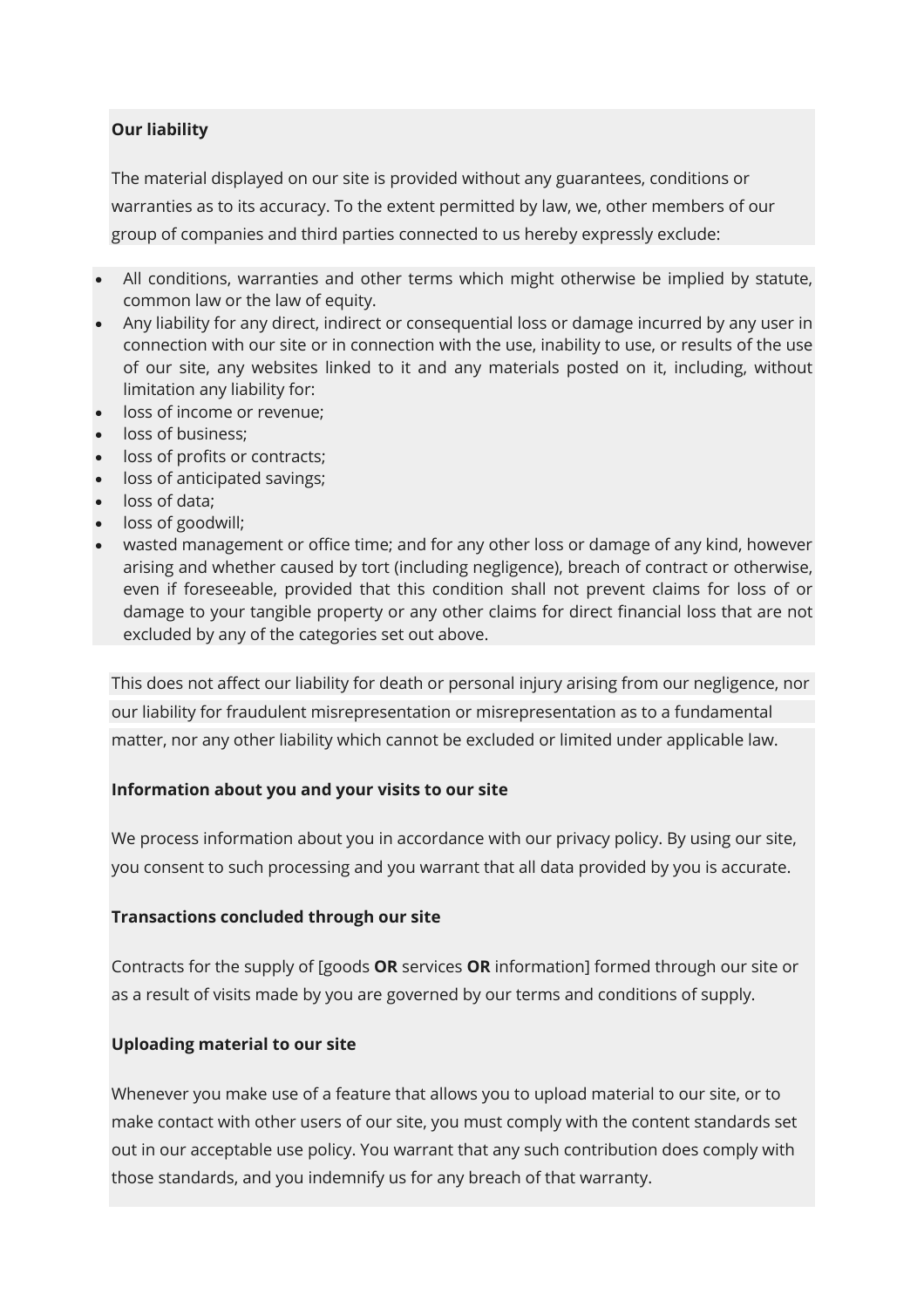Any material you upload to our site will be considered non-confidential and non-proprietary, and we have the right to use, copy, distribute and disclose to third parties any such material for any purpose. We also have the right to disclose your identity to any third party who is claiming that any material posted or uploaded by you to our site constitutes a violation of their intellectual property rights, or of their right to privacy.

We will not be responsible, or liable to any third party, for the content or accuracy of any materials posted by you or any other user of our site.

We have the right to remove any material or posting you make on our site if, in our opinion, such material does not comply with the content standards set out in our acceptable use policy.

# **Viruses, hacking and other offences**

You must not misuse our site by knowingly introducing viruses, trojans, worms, logic bombs or other material which is malicious or technologically harmful. You must not attempt to gain unauthorized access to our site, the server on which our site is stored or any server, computer or database connected to our site. You must not attack our site via a denial-ofservice attack or a distributed denial-of service attack.

By breaching this provision, you would commit a criminal offence under the Computer Misuse Act 1990. We will report any such breach to the relevant law enforcement authorities and we will co-operate with those authorities by disclosing your identity to them. In the event of such a breach, your right to use our site will cease immediately.

We will not be liable for any loss or damage caused by a distributed denial-of-service attack, viruses or other technologically harmful material that may infect your computer equipment, computer programs, data or other proprietary material due to your use of our site or to your downloading of any material posted on it, or on any website linked to it.

## **Linking to our site**

You may link to our home page, provided you do so in a way that is fair and legal and does not damage our reputation or take advantage of it, but you must not establish a link in such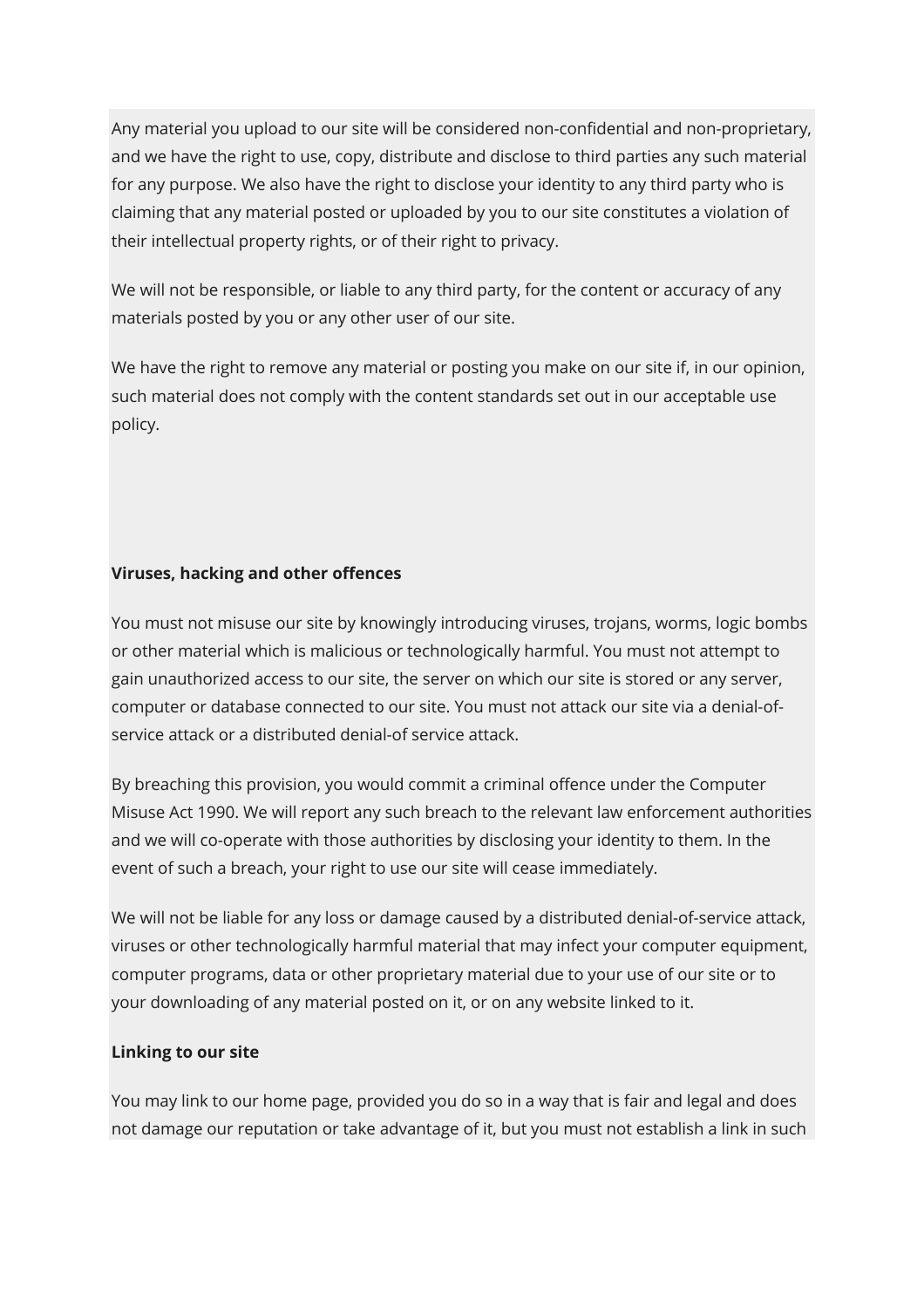a way as to suggest any form of association, approval or endorsement on our part where none exists.

You must not establish a link from any website that is not owned by you.

Our site must not be framed on any other site, nor may you create a link to any part of our site other than the home page. We reserve the right to withdraw linking permission without notice. The website from which you are linking must comply in all respects with the content standards set out in our acceptable use policy.

If you wish to make any use of material on our site other than that set out above, please address your request to sales@ukflooringforless.co.uk.

# **Links from our site**

Where our site contains links to other sites and resources provided by third parties, these links are provided for your information only. We have no control over the contents of those sites or resources, and accept no responsibility for them or for any loss or damage that may arise from your use of them.

# **Jurisdiction and applicable law**

The English courts will have exclusive jurisdiction over any claim arising from, or related to, a visit to our site although we retain the right to bring proceedings against you for breach of these conditions in your country of residence or any other relevant country.

These terms of use and any dispute or claim arising out of or in connection with them or their subject matter or formation (including non-contractual disputes or claims) shall be governed by and construed in accordance with the law of England and Wales.

# **Variations**

We may revise these terms of use at any time by amending this page. You are expected to check this page from time to time to take notice of any changes we made, as they are binding on you. Some of the provisions contained in these terms of use may also be superseded by provisions or notices published elsewhere on our site.

# Terms & Conditions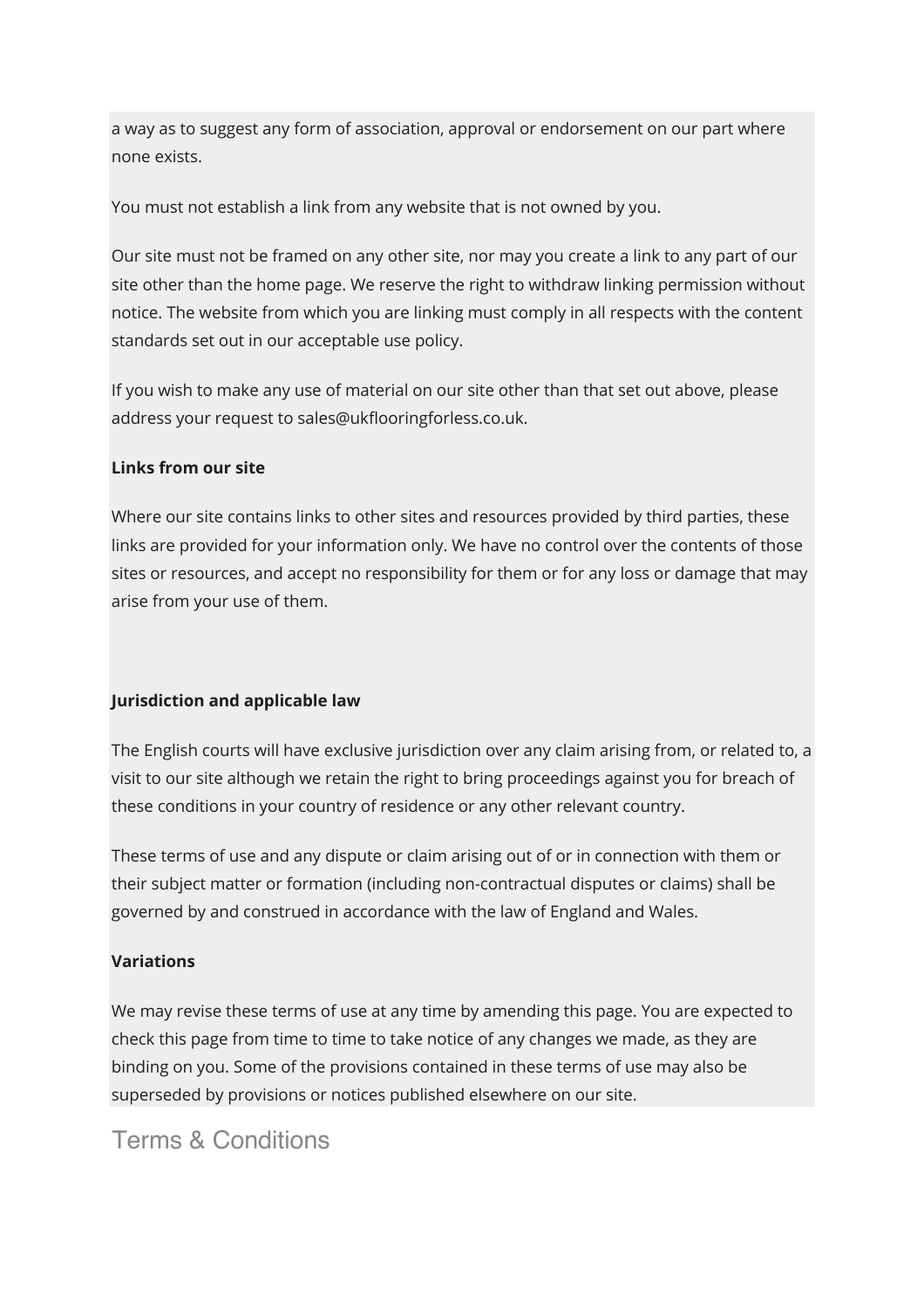### Conditions Of Sale

These conditions apply to the sale of goods by www.dorsetrawpefoods.co.uk ("the Company") and can be varied only in writing signed by a Director of the Company. The Laws of England shall apply to this Agreement.

### Payment Terms

Goods must be paid for in full prior to delivery and we will endeavour to deliver next working day but within five working days for clearance prior to the release of goods for delivery or collection.

#### Specification

Every effort will be made to supply goods to sample size and colour. The Company cannot be held responsible for slight variation which may occur. Should any fabric not be available the Company will notify the customer and permit the customer to choose an alternative from its then current range of fabrics. In the event that the fabric ordered differs in price from the replacement fabric an adjustment upwards or downwards of the price will be made and any adjustment will be payable or allowable (as the case may be) in the final payment. In the event that no fabric satisfactory to the customer is available the customer has the right to cancel the contract within seven days of being notified by the Company that the fabric of the customer's original choice is not available and the deposit placed on order shall be refunded.

#### Completion Dates

These are approximate only and do not form any term or condition of this Agreement. Every effort will be made to adhere to these estimates but the Company accepts no liability for any direct or indirect loss arising from delay.

#### **Delivery**

All deliveries are subject to the provisions of this clause. The Company will undertake the cost of the insurance of the goods in transit of the customer. Customers must ensure that the goods ordered will fit through all doors and that delivery is otherwise unobstructed and that all valuables are safeguarded from accidental damage. A charge will be made for special deliveries or re-deliveries resulting from broken appointments. Appointment times are approximate only. In the event of exceptionally difficult deliveries customers or their agents are required to sign a damage disclaimer. Failure to sign such disclaimer will result in the goods being returned to the Company's warehouse where they will be made available for collection by the customer during normal business hours.

#### Property in Goods

Notwithstanding that the Company may deliver the goods to the customer the property in the goods shall not pass to the customer until the Company has received in cash or cleared funds payment in full of the price of the goods and in the event that delivery may have been made prior to payment by the customer in full the customer shall not hold the goods as the Company s fiduciary agent and bailee.

#### Liability

Every effort will be made to supply goods of sound workmanship and quality. No subsequent claims for delivery damage or visible marks can be entertained. Subject as herein contained and except where the goods are sold to a person dealing as a consumer (within the meaning of the Unfair Contract Terms Act 1977 all warranties conditions or other terms implied by statute or common law are excluded to the fullest extent permitted by law. In any event the Company's liability shall not exceed the original value of the goods.

#### Fabrics

Some fabrics are harder wearing than others and the Company gives no warranty that a particular fabric will suit a customer's intended use better than another. Cleaning instructions for each fabric are contained in